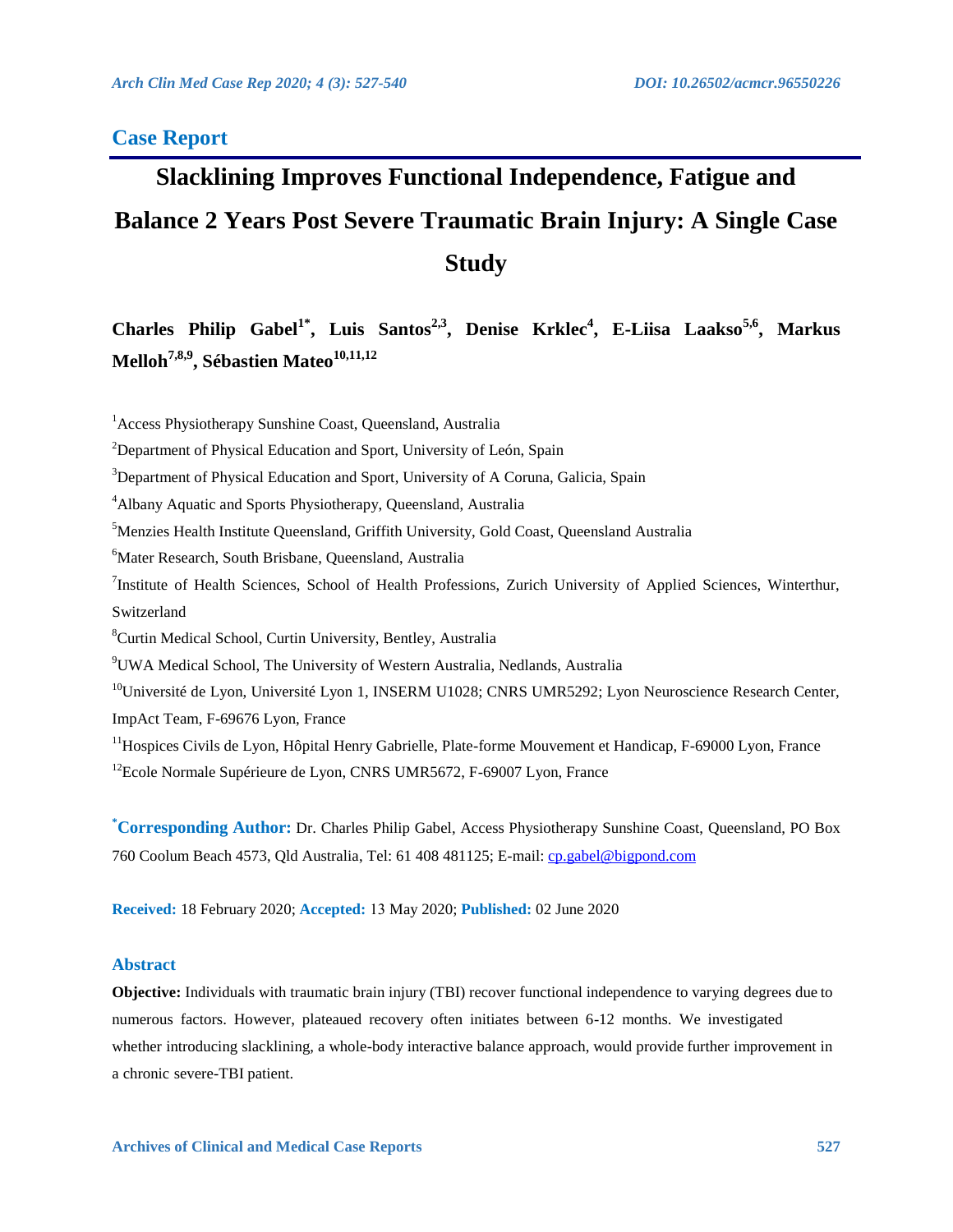**Methods:** A retrospective pragmatic single case-report on a 40-year-old woman two-years post severe-TBI working part-time. Global-functional status had plateaued with ongoing affected balance, left-sided weakness, and fatigue. Slacklining was added to an existing daily multi-disciplinary, self-managed rehabilitation program initially '*ad-hoc'*  and self-managed over nine weeks (Phase-1); then formalized therapist-directed over four weeks (Phase-2). The *primary outcome* was global-functional status; *secondary* was the 4-stage 20-step slackline graded-progression, and fatigue; *tertiary* was balance. All outcomes were reported at slacklining initiation (baseline) and Phase-1 and Phase-2 completion.

**Findings/ Results:** Improvements were found from baseline till Phase-1 completion, and subsequently Phase-2 completion. *Global-functional status* increased 15% in Phase-1 (baseline=22% to completion=37%); and 18% in Phase-2 (completion=55%); *slackline ability* from baseline=step-1 to Phase-1 completion=step-6 then Phase-2 completion=step-10; *balance duration* increased 1.5-fold in Phase-1 and 3-6-fold in Phase-2; and *fatigue* reduced 22% overall baseline=63% to Phase-2=41% (no Phase-1 measure). Balance, confidence, and function were all selfreported as improved from baseline to program completion.

**Conclusions:** The findings provide evidence for using slacklining to overcome plateaued recovery during rehabilitation of a severe-TBI patient; and imply that supervised programs have greater impact than un-supervised. Further research is required to determine slacklining's efficacy for TBI, and potentially concussion, through dose, frequency, and intensity.

**Keywords:** Slacklining; Rehabilitation; Traumatic brain injury

# **1. Introduction**

Traumatic brain injury (TBI) is defined as neurological dysfunction or disruption of normal brain function [1], or other evidenced brain pathology from an external force including direct impact or shear force [2]. Severity of TBI is characterized by: an initial Glasgow Coma Scale score below 8/15, post-traumatic amnesia above seven days, and loss of consciousness over 24 hours [3]. In Australia, favorable neurological outcomes at 12 months are achieved in only 49% of severe-TBI patients, compared to 59% with less-severe TBI [4]. Individuals with severe-TBI display a spectrum of deficits including impaired thinking, memory, movement, sensation, emotion, and cognitive changes [5]; and increased fatigue from impaired functional independence, lifestyle demands, and emotional distress [6]. These consequences affect the individual, their family, the immediate community [7], and their support networks [8]. Additionally, cognitive measures of 'reduced information processing speed' affect attention, working memory, and executive function [5]. The cognitive change is strongly associated with poor independence in activities of daily living (ADL) [9] and negatively impacts fatigue, endurance, strength and balance [6]. Rehabilitation for TBI seeks to regain maximum pre-injury ADL and holistic functional independence through physical and psychological therapeutic and preventative approaches [10].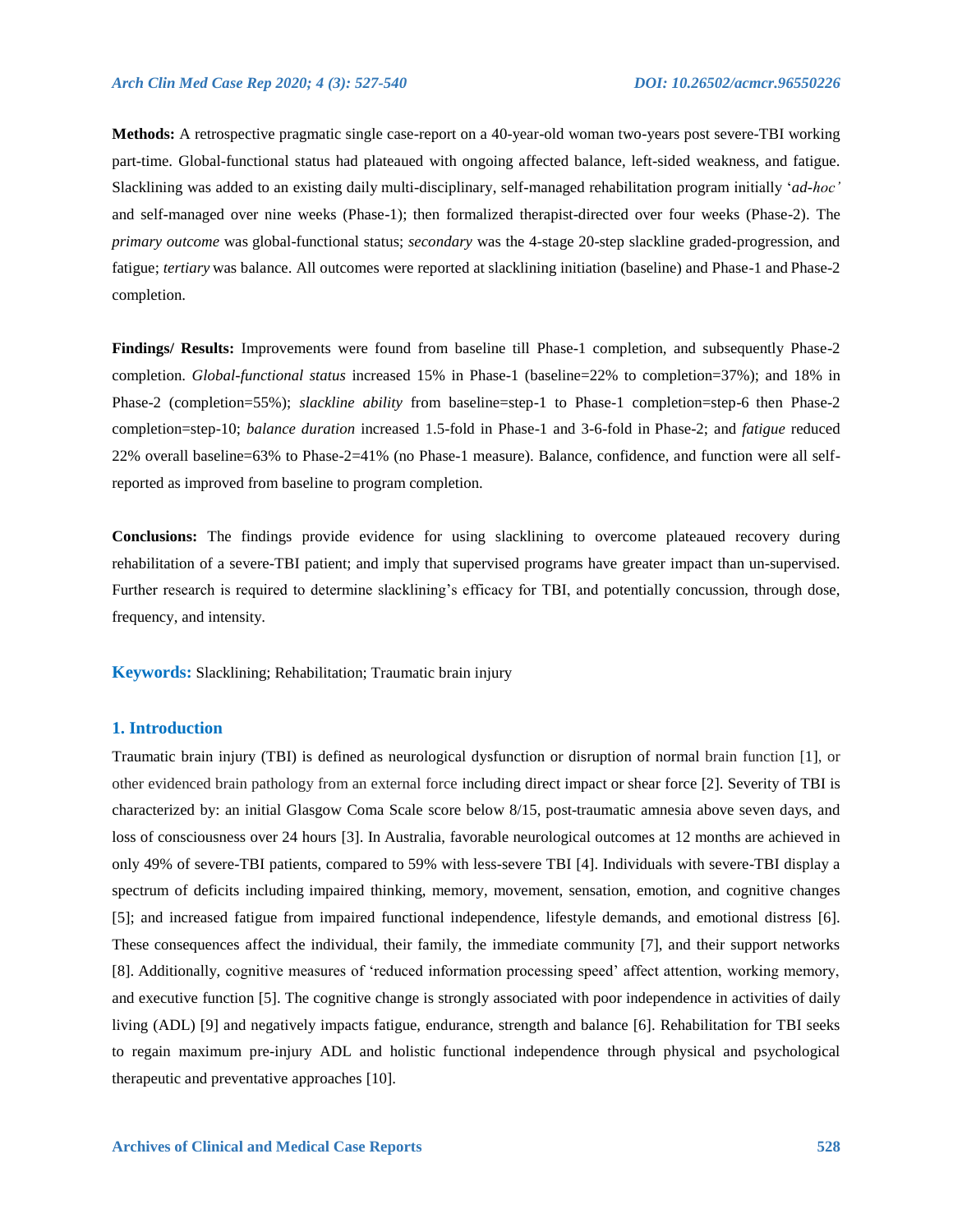Rehabilitation programs are individualized to integrate the large spectrum of deficits, and delivered over long periods within a multi-disciplinary approach [7]. Importantly, post-rehabilitation improvements for survivors of severe-TBI have demonstrated neuroplastic changes [11] through functional "brain reorganization" within and between cerebral networks related to improved neurocognitive processes [12]. Consequently, some less-favorable neurologic outcomes between 6-18 months post-injury could be related to plateaus in both ADL and functional independence progression [4] that are due to static or varied intensities of the rehabilitation regimen delivery, and an inability to standardize reported progressions for ambulant TBI gait and balance [13]. This infers a response of adaptation to stress and fatigue from the rehabilitation that ensures only maintenance but no additional recovery, thereby affecting a 'general adaptation syndrome' [14]. Introducing short bouts of higher neurophysiological demand, like slacklining, could provide the impetus to surpass such plateaus [6]. Slacklining is a complex neuromechanical composite-chain activity, with high neurophysiological demand [15], performed on tightened bands, where whole-body dynamics respond to external environmental changes [16]. Slacklining requires selfdeveloped response strategies for balance-retention through established learning sequences [17]. It innately facilitates muscle recruitment within areas of demand, including the core [18] and lower limb [19], and induces neuroplastic changes [20], effects that may explain some reported improvements in coordination strategies in both injured and healthy individuals [21]. There is growing evidence of slacklining in neurological rehabilitation with positive changes in balance and ADL independence for stroke [22] and confidence in reduced fear of falling for Parkinson's disease [23]. Despite this use and acceptance in musculoskeletal and neurological rehabilitation, there are no existing reports in TBI rehabilitation. Based on the general adaptation syndrome [24] with "classical" rehabilitation in a chronic TBI patient, slacklining was added at the patient's direction to existing rehabilitation, initially *ad-hoc* then subsequently formalized, to determine whether it could progress functional independence, fatigue, exercise capacity, and balance.

#### **2. Methods**

#### **2.1 Patient**

The patient was a 40-year-old woman who sustained a severe-TBI in a road-cycling accident. After 2 years of rehabilitation the patient's main concerns, as confirmed by assessment were: chronic status of reduced functional independence, reduced exercise capacity, physical, cognitive and neural fatigue, impaired balance, and concurrent psycho-social difficulties (Appendix 1).

#### **2.2 Context**

This was a retrospective pragmatic case study to investigate the efficacy of slackline training's effect on functional independence, exercise capacity, fatigue, and balance. Slacklining was introduced as an adjunct to an existing homebased rehabilitation program after the patient volunteered to trial this approach to improve her plateaued recovery of the preceding 10 months. Slacklining consisted of an initial 9-week unstructured program (Phase-1). Due to selfnoted substantial improvements the patient requested and committed to a formalized 4-week therapist directed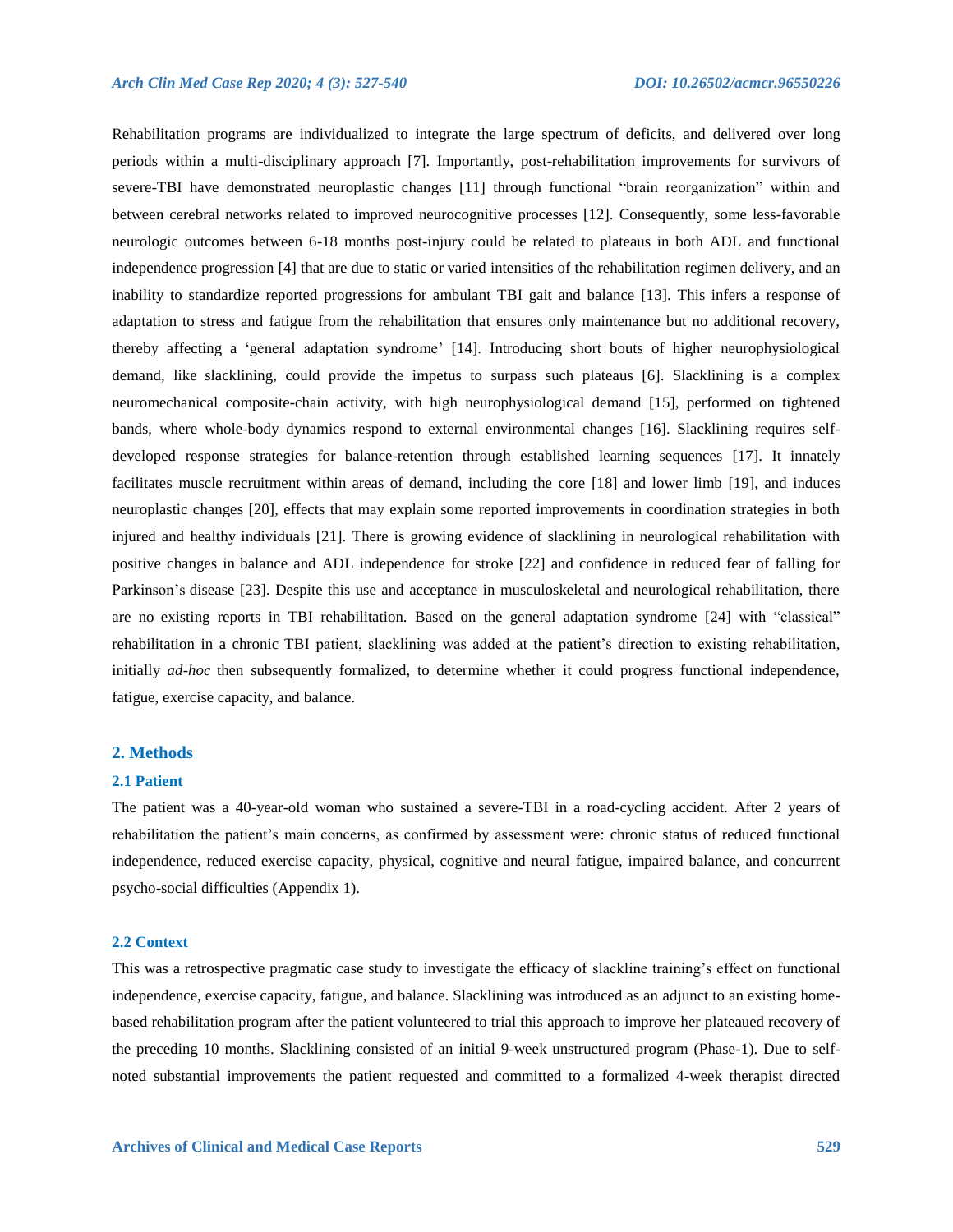program (Phase-2), where physiotherapy supervision (author-CPG) included phone/internet-based feedback, instruction and communication. We correspondingly refer to Phase-1 and Phase-2 of slacklining.

| Traumatic incident: October 3, 2013                                                                                                                                                                                                                                                                                                                                                                                                                                                                                                                                                                                                                                                                                                                                                                     |                                                                                                                                                                                                                                                                                                                                                                                |                                                                                                                                                                |  |  |  |  |  |  |  |
|---------------------------------------------------------------------------------------------------------------------------------------------------------------------------------------------------------------------------------------------------------------------------------------------------------------------------------------------------------------------------------------------------------------------------------------------------------------------------------------------------------------------------------------------------------------------------------------------------------------------------------------------------------------------------------------------------------------------------------------------------------------------------------------------------------|--------------------------------------------------------------------------------------------------------------------------------------------------------------------------------------------------------------------------------------------------------------------------------------------------------------------------------------------------------------------------------|----------------------------------------------------------------------------------------------------------------------------------------------------------------|--|--|--|--|--|--|--|
| Hospital inpatient: October 3 – December 4, 2013                                                                                                                                                                                                                                                                                                                                                                                                                                                                                                                                                                                                                                                                                                                                                        |                                                                                                                                                                                                                                                                                                                                                                                |                                                                                                                                                                |  |  |  |  |  |  |  |
| <b>Outpatient: Rehabilitation</b>                                                                                                                                                                                                                                                                                                                                                                                                                                                                                                                                                                                                                                                                                                                                                                       |                                                                                                                                                                                                                                                                                                                                                                                |                                                                                                                                                                |  |  |  |  |  |  |  |
| Mid-January 2014 – July 2014 comprising $2 \times 1$ hour sessions per week Physical Therapy<br>(PT) and musculoskeletal (Msk) rehabilitation; with Occupational Therapy and Speech Pathology<br>being intermittent as required and available approximately once per 6 weeks.<br>July 2014 – Hydrotherapy, Msk PT (2 sessions per week were added)<br>August 2014 – Jan 2015: Msk PT (1 session per week); Pilates (2 sessions per<br>week); Independent cardiovascular (CVS) rehab of swim and walk (3 or 4 sessions per week)<br>Jan 2015–August 30, 2015: Msk PT (1 session per week); Pilates (1 session per week)<br>Independent cardiovascular system (CVS) and prescribed PT and Msk rehab specific exercises<br>Sept 2015- Dec 2015: Monthly Msk PT; massage plus independent CVS and exercises |                                                                                                                                                                                                                                                                                                                                                                                |                                                                                                                                                                |  |  |  |  |  |  |  |
| <b>Work Status:</b><br>September 2014<br>December 2014<br>April 2015<br>May 2015<br>August 2015<br>September 2015                                                                                                                                                                                                                                                                                                                                                                                                                                                                                                                                                                                                                                                                                       | $-2$ hours per day, 2 days per week<br>- 3 hours per day, 2 days per week<br>-4 hours per day, 3 days per week<br>$-4.5$ hours per day, 3 days per week<br>- 6 hours per day, 3 days per week<br>- variable hours and days per week<br><b>Slacklining</b> : September 20, 2015 – commenced <i>ad hoc</i> 9 week program<br>November 15, 2015 – commenced formal 4 week program | Total 4 hours per week<br>Total 6 hours per week<br>Total 12 hours per week<br>Total 13.5 hours per week<br>Total 18 hours per week<br>Total 24 hours per week |  |  |  |  |  |  |  |

 $PT = Physiotherapy$ ; Msk = Musculoskeletal;  $CVS = Cardiovascular$ 

**Appendix 1:** Synopsis of patient history.

# **2.3 Approvals and ethics**

The patient volunteered, provided informed consent for participation and the de-identified case report publication. This study complied with all institutional policies and Health Insurance Portability and Accountability Act requirements for disclosure of protected health information.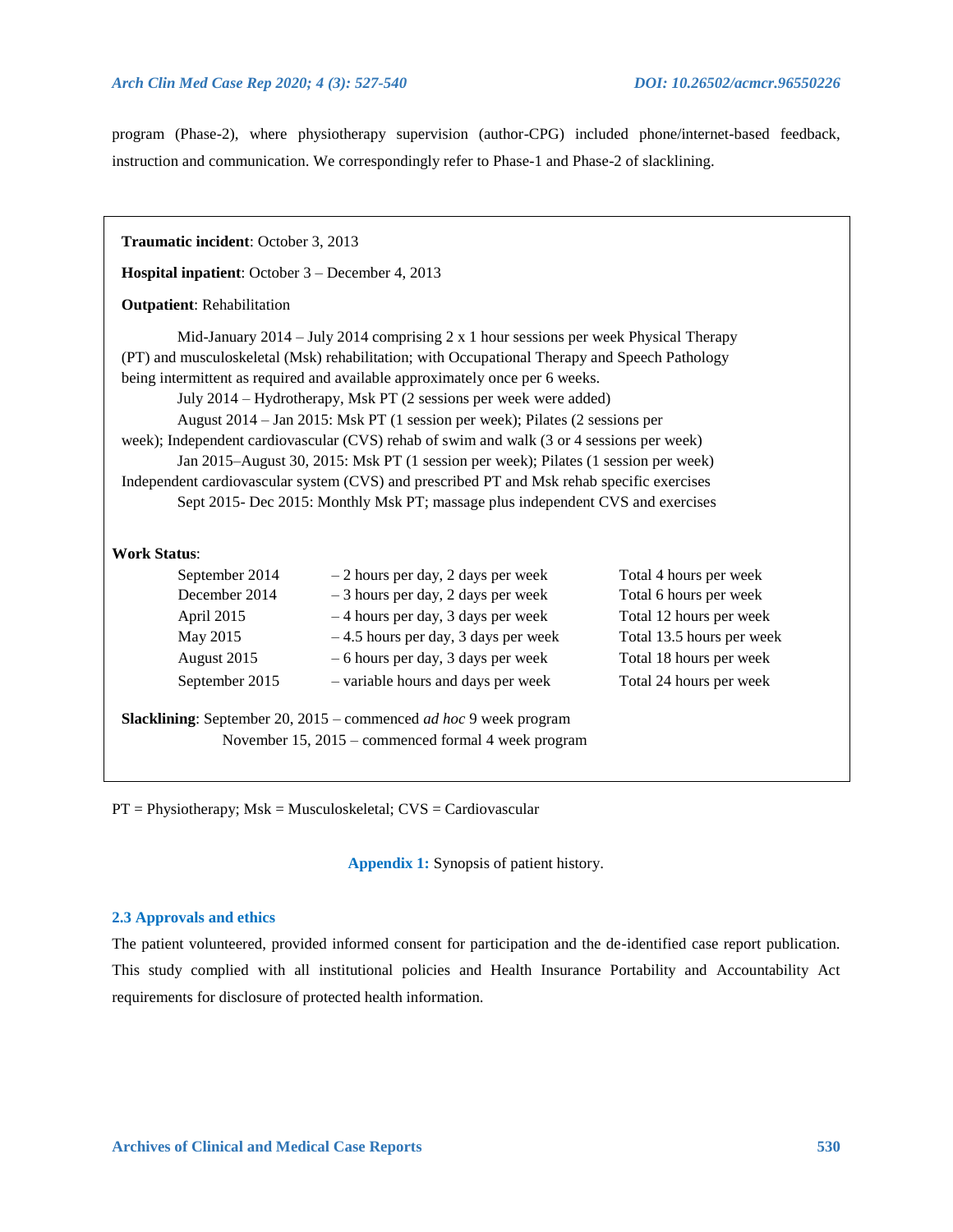# **2.4 Interventions**

Initial rehabilitation (0-23 months) Post-injury TBI rehabilitation included a 2-month brain-injury rehabilitation-unit stay; outpatient rehabilitation 2-3 times weekly over 16 months; home rehabilitation of exercises and hydrotherapy (see Appendix 2).



**Appendix 2:** Timeline under 'CARE Guidelines', Two year period from post-injury to completion of Slackline Supplemented Program.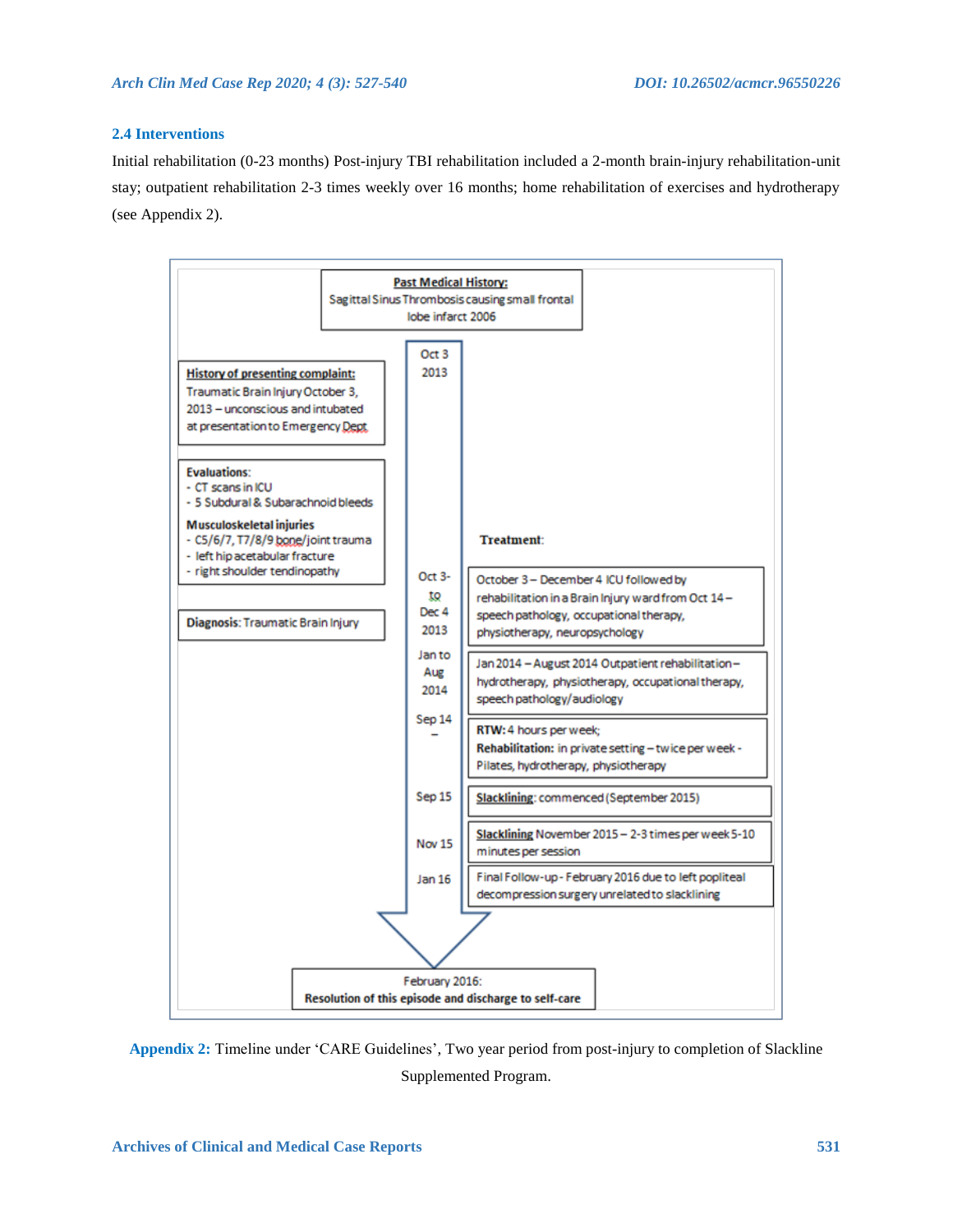Graded return-to-work commenced 12 months post-injury increasing to 18 hours/week by 24 months without a perceived change in functional independence. Subsequently, work increased to 24 hours/week but hydrotherapy and exercises decreased due to fatigue and poor immunological status. The 'general adaptation syndrome' [24] was present by 24-months despite program adherence (6.5 hours/week), as displayed in Figure 1. Weekly rehabilitation included moderate-paced walking over undulating terrain (30 minutes/day), independent hydrotherapy (30 minutes 2/week in reducing depth), balance exercises and individualized clinical-Pilates (120 minutes/week).



**Figure 1:** History outcome progression chart (ARGS<sup>\*</sup>) attesting the plateau in functional independence between status points 3 and 4.

Visual history over two years with status as a percentage of perceived maximum capacity: Pt#1-4 function improving from 0% (Pt #1when unconscious in ICU) to Pt #2 Hospital Discharge to plateau from 14 months to 23 months. Slacklining was introduced at Pt #4 (status=23%) and used sporadically for nine weeks till a regulated program started at Pt#5 (status=37%) and was measured over the subsequent four weeks (Pt#6=55%). Post-program follow-up with 4 weeks of no slacklining, saw status reduced mildly ( $Pt#6=55\%$  to  $Pt#7=52\%$ ), this being less than the 5% error suggesting that functional status is retained.

**Slacklining (23-26 months)**: Slacklining was added as a single intervention to prescribed rehabilitation at 23 months post-injury. Phase-1 involved self-directed, unsupervised slacklining, 2-4/weekly for 3-5 minutes. Phase-2 involved following the standardized 4-stage, 20-step protocol [25] with slacklining time increased to 5-10 minutes, 4/weekly, which continued till program completion occurred due to personal commitments (week-13). The patient systematically progressed through 10-steps of Stages 1-beginner and 2-intermediate. Slackline exercises were performed using single and double slacklines (Figure 2) over grass 20cm high, anchored 3.5m apart. At all times immediate close support was provided for safety.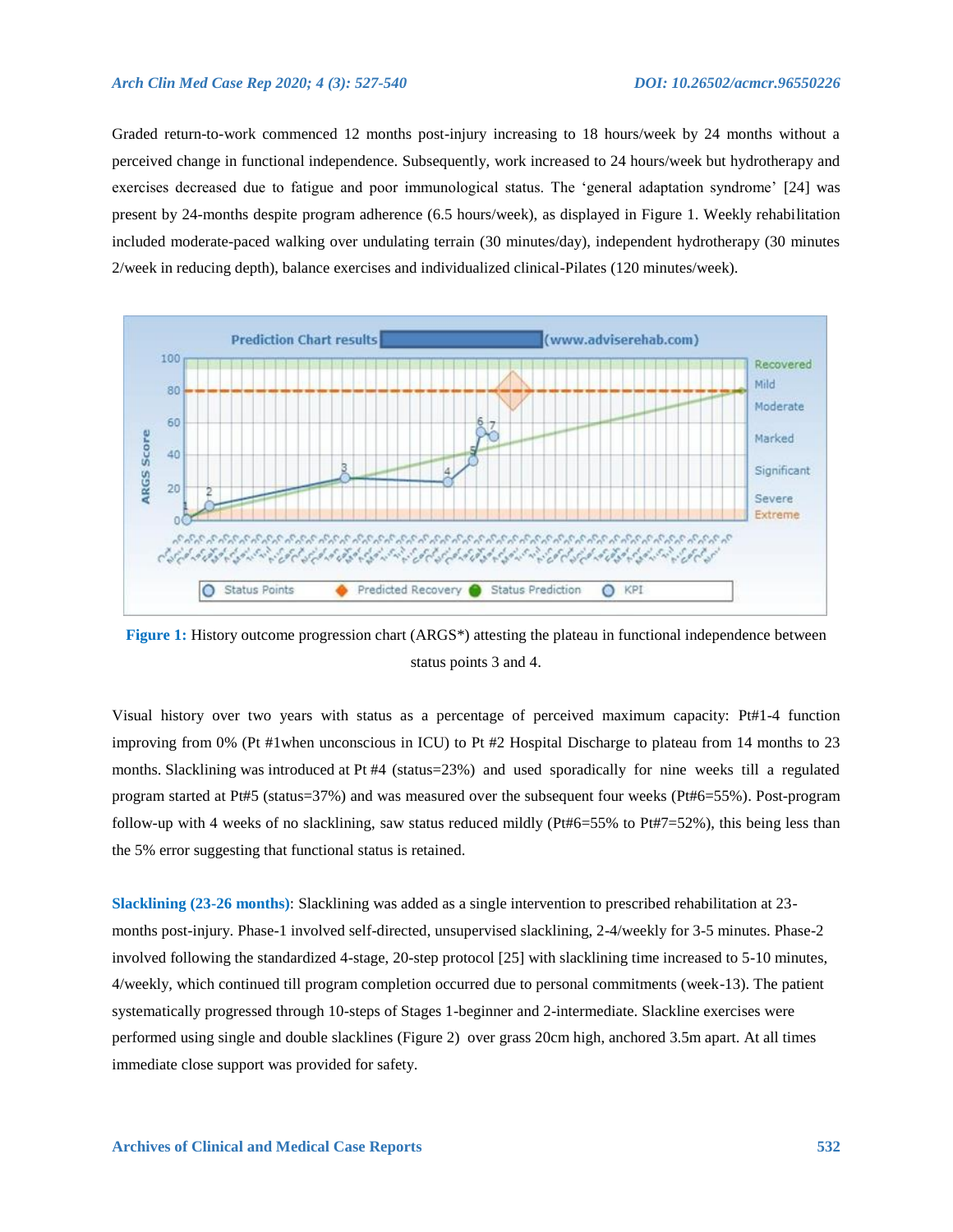

**Figure 2:** Illustration of slacklining exercises for a TBI Patient

(A) Double line - supine 4-point contact; (B) Double lines - standing 2 feet; (C) Single Line - tandem stance, 2 feet.

#### **2.5 Outcomes**

We measured the perceived functional independence using the '*Advise Rehab Global Scale*' (ARGS) [26], and fatigue using the '*modified fatigue impact scale*' (MFIS) [27]; slacklining ability was assessed using the '*slacklining-activity competency phases*' (20-steps over 4-stages) [25]; balance was measured using the '*balance error scoring system*' (BESS) [28] where each test measured maximum errors or time if the designated position was not maintained for the required 20 seconds. All outcomes were administered before beginning slacklining (Pre) then repeated at week-9 (POST1), and week-13 (POST2), with functional independence also measured at week-17, i.e. 1 month post-program completion (POST3).

### **2.6 Equipment**

An off-the-shelf 'Gibbon' 50mmx3.5m slackline attached to trees or poles and torque-ratchet tightened with no gauge to the patient's self-perceived adequate tension to perform the exercises.

#### **2.7 Statistics**

Analysis was of Minimal Detectable Change at the  $90\%$  confidence interval  $(MDC_{90})$  values for each outcome measures score [25-28]. The minimum scores required to ensure clinically meaningful change were respectively a 5% increase for ARGS [26], 20.2 points decrease for the total score of MFIS [27], 4 to 5 steps increase for slacklineability [25], and 4 errors decrease for BESS (or returning to the required position in less than 5s since not being able to do so is scored as 10-errors) [28].

#### **3. Results**

#### **3.1 Pre-Intervention status**

The perceived functional independence using the ARGS scale was unchanged over the preceding year (ARGSpre=22%). The MFISpre total score was 53/84; slackline-ability was Step-1; and BESS time of maintaining 'Double-leg', tandem and single leg stance was respectively 11s, 5s and 5s on a stable surface, but below 5s on an unstable (foam) surface.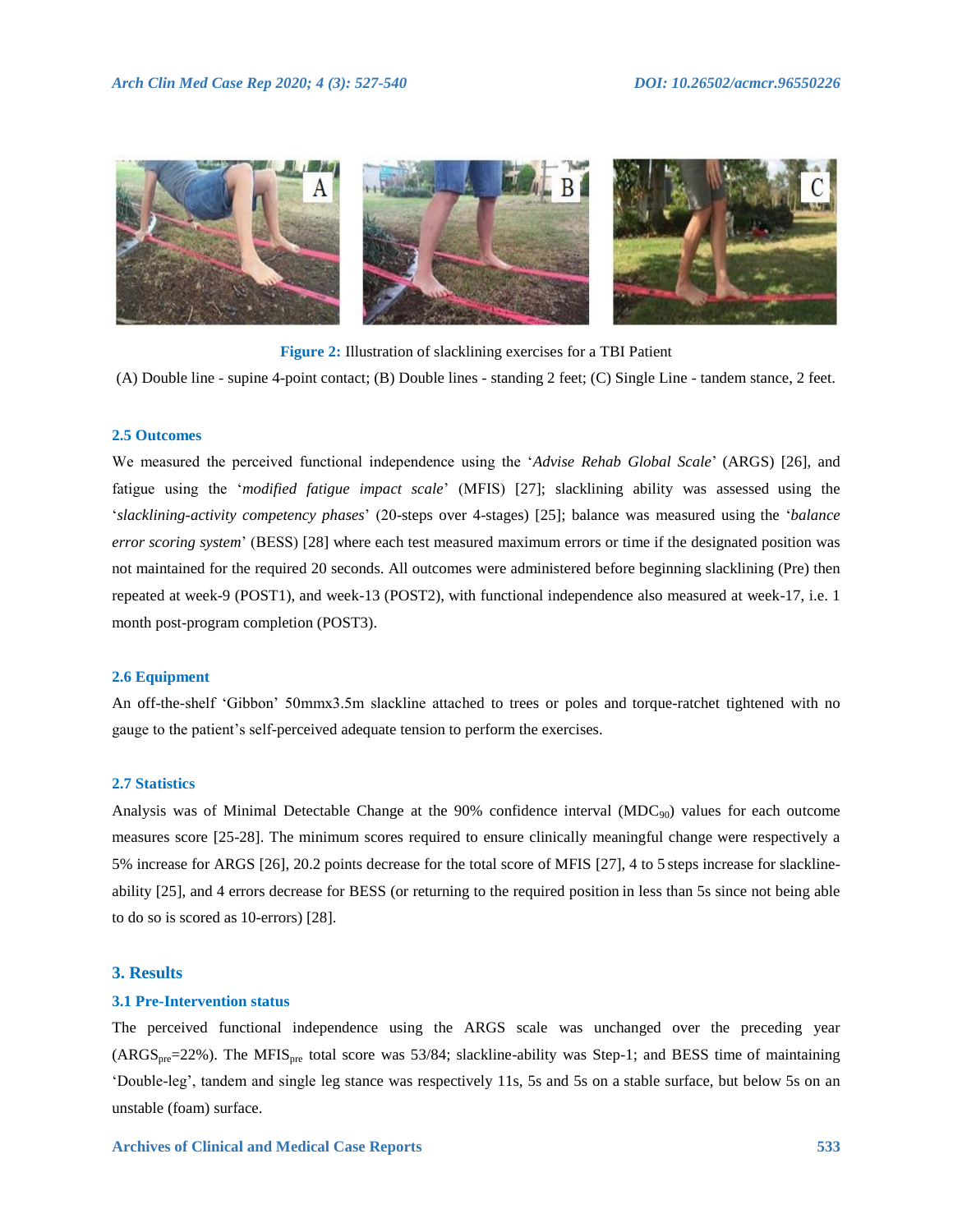#### **3.2 Slackline training**

The patient completed all attempted sequences and sessions throughout the program duration.

#### **3.3 POST1 at Phase-1: completion of the** *ad-hoc* **program (weeks 1-9)**

Clinically meaningful change was shown through improvements in: functional independence by 15%,  $(ARGS_{POST1}=37\%$ , i.e.  $3xMDC_{90}$ ; slacklining ability from Stage-1 Step-1 to Step-6 (i.e., 1xMDC<sub>90</sub>). The time for maintaining positions required for the BESS slightly increased, albeit none reached the MDC90. Fatigue was not measured at POST1.

| Outcome     | <b>Exerciseor subscale</b> | <b>Surface</b> | <b>Eyes</b>   | $MDC_{90}$   | Pre<br>$( \text{Week } 0)$ | <b>POST1/Phase 1</b><br>(Week 1-9) | POST2/Phase-<br>2 (Week 10-13) |
|-------------|----------------------------|----------------|---------------|--------------|----------------------------|------------------------------------|--------------------------------|
| ARGS        |                            |                |               | $+5%$        | 23%                        | $37\% *$                           | 55%*                           |
| <b>BESS</b> | Double-leg Stance          | S              | $\Omega$      |              | 11s                        | 15s                                | 47s                            |
|             |                            | $\mathbf U$    |               | 18.5         | 2s                         | 3s                                 | $19s*$                         |
|             | <b>Tandem Stance</b>       | S              | $\Omega$      | $Errors = 3$ | 5s                         | 6s                                 | 5s                             |
|             |                            | U              |               | 0.8%         | 0s                         | 0s                                 | 4s                             |
|             | Single Left Leg            | S              | $\mathcal{C}$ | $Total=60$   | 5s                         | 6s                                 | 10 <sub>s</sub>                |
|             |                            | U              |               | $>5sec^2$    | 1s                         | 2s                                 | 2s                             |
| <b>MFIS</b> | Physical (max=36)          | - -            | $ -$          | $-9.9$       | 32                         | <b>NA</b>                          | $20*$                          |
|             | Cognitive ( $max=40$ )     |                | $ -$          | $-10.6$      | 14                         | <b>NA</b>                          | 11                             |
|             | Psychosocial<br>$(max=8)$  |                |               | $-2.3$       | 7                          | <b>NA</b>                          | $3*$                           |
|             | Total $(max=84)$           |                |               | $-20.2$      | 53                         | <b>NA</b>                          | 34                             |

**Table 1:** ARGS, BESS and MFIS scores before slacklining (Pre), immediately after Phase 1 ad-hoc program (week 1-9, POST1), after Phase 2 of supervised slacklining program (week 10-13 POST2).

**Legend and abbreviations:** <sup>1</sup> Left side was the non-dominant lower extremity of the patient; <sup>2</sup>MCD<sub>90</sub> according to King 2014 [28], Table 2 p356; \* change above clinically meaningful change; S: Stable, U: Unstable, O: Open, C: Closed. ARGS: Advise Rehab Global System is a 'computerized decision support system' that is a web-hosted, algorithm-basedsoftware program used to calculate function as a percentage of perceived normal/pre-injury capacity (0%=complete incapacitation, 100%=normal/pre-injury status) from 18 input fields in 6 separate categories: perceived status, capability, pain, general-function, region-specific function, and patient-specific function; MFIS: *Modified Fatigue Impact Scale* assesses the effects of physical, cognitive, and psychosocial fatigue on general functional status through 21 items from 3 subscales: 9 "physical" items, 10 "cognitive" items, and 2 "psychosocial" items (score 0-84), where higher scores indicate greater impact on quality of life. *Slacklining- ability competency phases:* Quantification of slacklining balance capacity can be made from the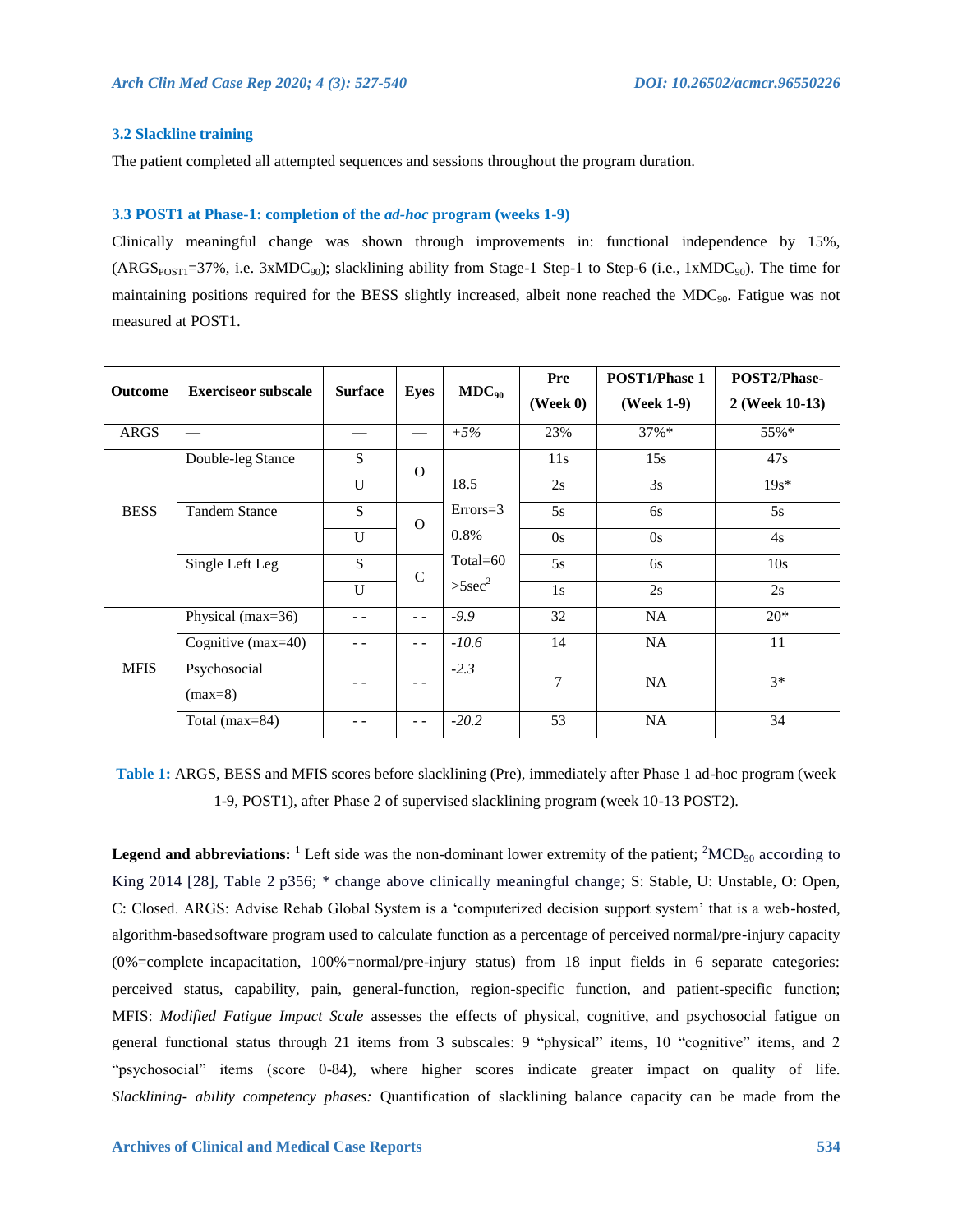sequential 4-stage, 20-step program. A half-stage improvement (3-4 steps) is clinically meaningful progression for both healthy and injured individuals however, statistical validation is not published. The progression stages are defined from 'novice' to 'accomplished' and documented by stage-step achievement in a standardized manner providing an optimal pathway for therapists [25, 34]; BESS: *Balance Error Scoring System* is a standardized test for TBI static postural stability [35] consisting of three *bare-footed* stances (double-leg, single-leg, and tandem-stance) on firm-ground and foam, performed eyes-closed with consistent foot-position on each 20-second trial. Deviations from proper-stance have a 10-error maximum: opening-eyes, lifting hands off hips, stepping, stumbling/falling, lifting forefoot or heel, hip abduction >30°, non-return to start-position >5-seconds [35]. Number of errors in each trial are added together to obtain a total score (out of 60). The BESS is valid for meaningful change in static balance where large differences exist for TBI/concussion/fatigue where >4 is clinically meaningful. Further, being unable to return to the test position in <5 seconds is a 10-error count. Consequently, increasing balance performance to return to the test position in <5 seconds exhibits a clinically meaningful improvement [35].

#### **3.4 POST2 at Phase-2: completion of the formalized program (weeks 9-13)**

Clinically meaningful change was found in: functional independence by 19% ( $ARGS<sub>POST2</sub>=56%$ ); MFIS total score reduced to 34/84 where Physical and Psychosocial subscales both exceeded the  $MDC_{90}$  [[31\]](file:///C:/Users/Manikanta%20Reddy/Downloads/1350-Article%20Text-6181-2-2-20200218.docx%23_bookmark30). The time for maintaining 'Double-leg stance scale-Firm and Foam' required for the BESS improved up to 47s and 19s respectively, which exceeded the MDC<sub>90</sub> (Table 1). Slacklining ability increased from Stage-2 Step-1 to Stage-2 Step-4, which exceeded the  $MDC_{90}$ .

#### **3.5 Follow-up: 1 month post program (week 17)**

Only the functional independence was measured 4 weeks after program completion, where  $ARGS<sub>POST3</sub>=52\%$ , representing a 3% decrease from POST2, which is below the  $\text{MCD}_{90}$ .

# **4. Discussion**

This is the first case-report of slackline use by a patient with chronic and severe-TBI exhibiting a 'general adaptation syndrome' [24] as shown by the plateau in functional independence. Slacklining was used safely with no adverse effects. The response to slacklining's addition to the existing rehabilitation program showed measurable and clinically important effects on functional independence, fatigue, slackline-ability and balance. This evidence suggested efficacy for slacklining as an adjunct self-managed therapy with a large effect for a small dose/time ratio dedicated to this training. The pre-existing rehabilitation program (6.5 hours or ~390 minutes/week) maintained status and prevented regression, while the addition of 10-20 minutes/week (average ~15 minutes) of slacklining in Phase-1, and 20-40 minutes/week (average ~30 minutes) in Phase-2 produced significant objectively measurable improvements, a clinically meaningful change. The results are consistent with evidence showing that higher intensity rehabilitation gave a better result than simply an increase in time in individuals with stroke [22] and Parkinson's Disease [23]. In this case study, slacklining represented an intervention of higher intensity compared to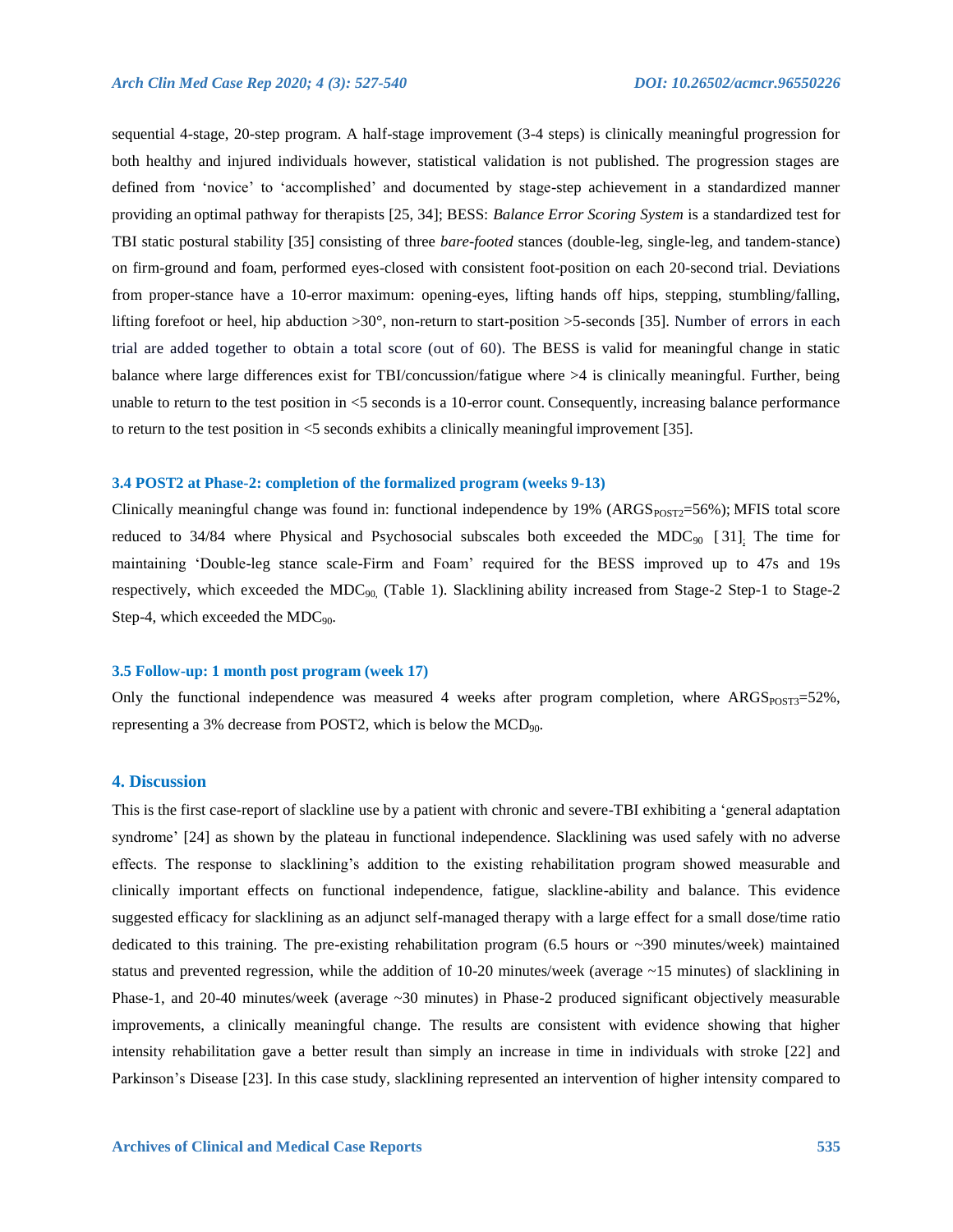usual rehabilitation which may explain the reported improvements resulting in "breaking" the '*general adaptation syndrome*'.

In detail, the most notable improvement was related to functional independence, which was maintained at follow-up. This result emphasizes the potential promising and durable effect of slackline training. This improvement could be related to fatigue reduction and muscle activation in response to the slackline training. The training exposed the individual to multi-faceted fatigue including the physical, mental, psychosocial, and neurological components [13, 32]. These findings are consistent with previous reported literature that showed slacklining can yield improvements in muscle recruitment, balance and ADL. During slacklining, the individual remains in a state of equilibrium whilst being exposed to high demands [16]. Although the cognitive fatigue decreased after the slacklining program, the change did not reach a clinically important level. This seems to indicate that slacklining, essentially a physical training modality, has a moderate effect on cognitive fatigue of TBI patients. Further explanation is speculative and requires additional investigations.

Slacklining creates an environment with a required sense of survival due to the risk of or desire not to fall, that maximally challenges balance, equilibrium, and stability. The observations from this case study suggest improved balance time during double-leg stance but not during tandem or single-leg stance [28]. Because the patient already had very low balance performance, as shown by the inability to maintain the single-leg testing position for the required 20s during BESS administration, the slackline training performed on both single and dual slacklines was not always transferable to the single leg position in a meaningful manner. This outcome supports previous research [16, 33] that indicated the specificity of slackline training where acquired learned postural adaptations through enhanced coordination and neural facilitation [18] do not always enhance other ADL. Consequently, the individual establishes a new and progressively adapting equilibrium between their acquired deficits and their cognitive function [5] which is achieved from improved balance and core control [34]. Through integrating slacklining within a rehabilitation program, TBI patients may be able to induce neuroplastic change [33] that could in turn facilitate muscular activation and control. These factors require evaluation in controlled clinical trials. This TBI case report demonstrates that slacklining, as part of a rehabilitation program, is safe and may initiate positive changes in functional independence outcomes.

The limitations of this case report include the absence of complete assessment at follow-up due to an unrelated surgical procedure. This prevented the ability to address whether a ceiling effect has been reached, i.e. whether 4, 9 or 13 weeks of training could be recommended as a specific intervention training period for future investigations. We cannot completely explain the effect of slacklining in part because of the limited number of outcome measures and the outcomes choices themselves and that these are not standardized, or because of the retrospective design that has resulted in a lack of completeness in the measures taken. However, the findings are promising as they are the first to report the positive influence of slacklining specifically for TBI rehabilitation. Future prospective studies require a higher level of methodological quality and should include larger samples to confirm any improvements in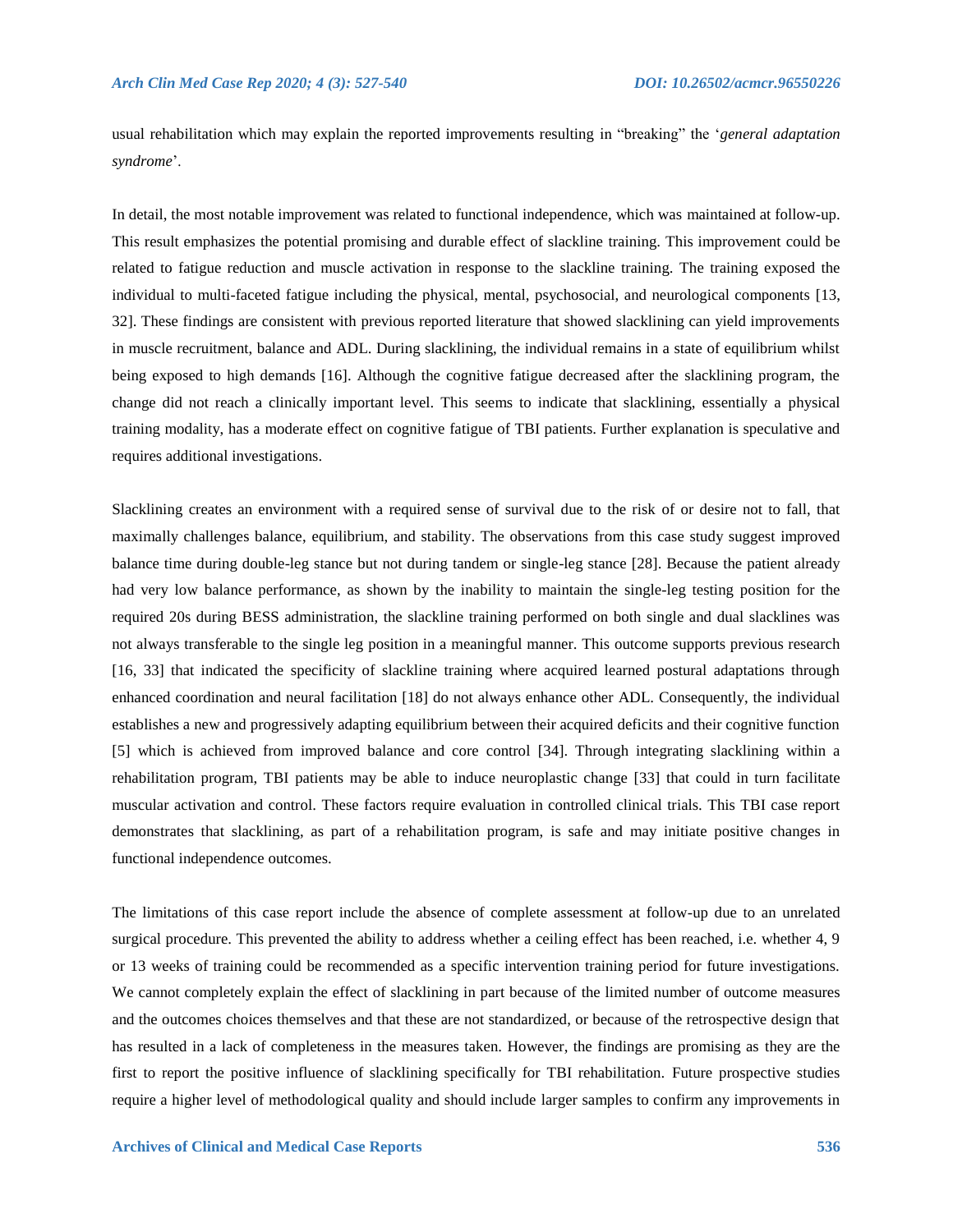self-reported functional independence, fatigue, specific exercise ability, and balance. Future research should use a standardized training content to investigate whether single, dual or a combination of strands in slackline training could enhance further improvements. Researchers should also consider the use of other balance measures in order to completely investigate the effects of slacklining in relation to the different levels of TBI severity. These measures could include posturography, standardized measures of functional independence and also strength, somesthesia, walking ability, and quality of life. Finally, neuro-imaging investigation could be valuable for documenting brain activity changes in response to slacklining as TBI patients may demonstrate quantifiable measures of induced neuroplastic change [33] that could in turn facilitate muscular activation and control.

# **5. Conclusion**

This is the first reported case showing the potential of adding slacklining to an existing TBI rehabilitation program to overcome a documented recovery plateau. Slacklining is a cost-effective, safe, and promising technique that could be easily added to classical TBI-rehabilitation. Further research is required using high methodological quality studies to determine slacklining's efficacy for TBI, and potentially concussion, by including dose, frequency, and intensity factors [35] in order to validate demonstrated TBI-patient change.

#### **Documentation**

#### **Protocol**

The protocol used in this study can be accessed through the published stages of slacklining progression for both health and injured individuals [25, 29].

#### **Funding**

No funding was provided for this study.

#### **Acknowledgements**

We wish to thank the patient and her family for the consent to report this case and their interest and application to the program and protocols in order to ensure the accuracy and consistency of the information provided.

#### **Conflict of Interest**

Dr CP Gabel is the Research Director of 'Advise Rehab' and was a contributor to the development of the 'Advise Rehab' software and 'ARGS' scoring system that measures functional status in this case study. This company is a holding company that retains the intellectual property of the system. Dr Gabel receives no salary or income from the Company as it does not run at a profit but for the provision of the software at cost to users.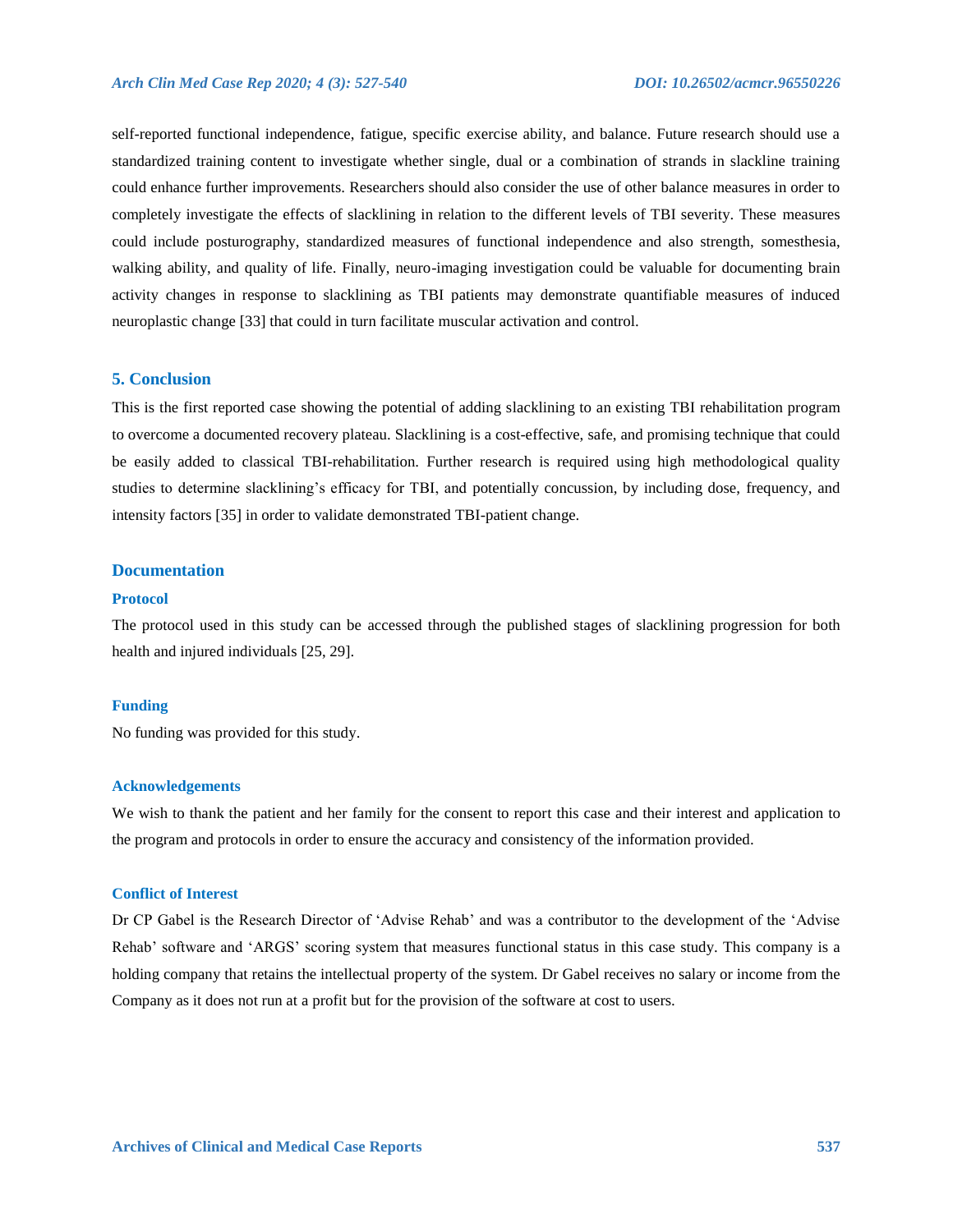# **References**

- 1. Madhavan R, Joel SE, Mullick R, et al. Longitudinal Resting State Functional Connectivity Predicts Clinical Outcome in Mild Traumatic Brain Injury. J Neurotrauma 36 (2019): 650-660.
- 2. Menon DK, Schwab K, Wright DW, et al. Demographics and Clinical Assessment Working Group of the International and Interagency Initiative toward Common Data Elements for Research on Traumatic Brain Injury and Psychological Health. Position statement: definition of traumatic brain injury. Arch Phys Med Rehabil 91 (2010): 1637-1640.
- 3. Foreman BP, Caesar RR, Parks J, et al. Usefulness of the Abbreviated Injury Score and the Injury Severity Score in Comparison to the Glasgow Coma Scale in Predicting Outcome After Traumatic Brain Injury. J Trauma 62 (2007): 946-950.
- 4. Myburgh JA, Cooper DJ, Finfer SR, et al. Epidemiology and 12-month outcomes from traumatic brain injury in Australia and New Zealand. J Trauma 64 (2008): 854-862.
- 5. Kumar KS, Samuelkamaleshkumar S, Viswanathan A, et al. Cognitive rehabilitation for adults with traumatic brain injury to improve occupational outcomes. Cochrane Database Syst Rev 20 (2017): CD007935.
- 6. Ponsford J. Fatigue following brain injury (2016).
- 7. Khan F, Amatya B, Judson R, et al. Factors associated with long-term functional and psychological outcomes in persons with moderate to severe traumatic brain injury. J Rehabil Med 48 (2016): 442- 448.
- 8. De Silva M, Maclachlan M, Devane D, et al. Psychosocial interventions for the prevention of disability following traumatic physical injury. Cochrane Database Syst Rev 4 (2009): CD006422.
- 9. Goverover Y, Genova H, Smith A, et al. Changes in activity participation following traumatic brain injury. Neuropsychol Rehabil (2016): 1-14
- 10. Luauté J, Hamonet J, Pradat-Dieh, et al. Behavioral and affective disorders after brain injury: French guidelines for prevention and community supports. Ann Phys Rehabil Med 59 (2016): 68-73.
- 11. Bose P, Hou J, Thompson FJ. Traumatic Brain Injury (TBI)-Induced Spasticity Neurobiology, Treatment and Rehabilitation. In: Kobeissy FH, ed. Brain Neurotrauma: Molecular, Neuropsychological, and Rehabilitation Aspects. Boca Raton (FL): CRC Press/Taylor & Francis (2015).
- 12. Medaglia JD. Functional Neuroimaging in Traumatic Brain Injury: From Nodes to Networks. Front Neurol 24 (2017): 407.
- 13. McCain K, Shearin S. A Clinical Framework for Functional Recovery in a Person With Chronic Traumatic Brain Injury: A Case Study. J Neurol Phys Ther 41 (2017): 173-181.
- 14. Selye H. A syndrome produced by diverse nocuous agents. Nature 138 (1936): 32.
- 15. Paoletti P, Mahadevan L. Balancing on tightropes and slacklines. J R Soc Interface 9 (2012): 2097-2108.
- 16. Keller M, Pfusterschmied J, Buchecker M, et al. Improved postural control after slackline training is accompanied by reduced H-reflexes. Scand J Med Sci Sports 22 (2012): 471-477.
- 17. Schmidt R, Lee T. Motor control and learning: a behavioral emphasis. 5th ed. Champaign, IL: Human Kinetics (2011).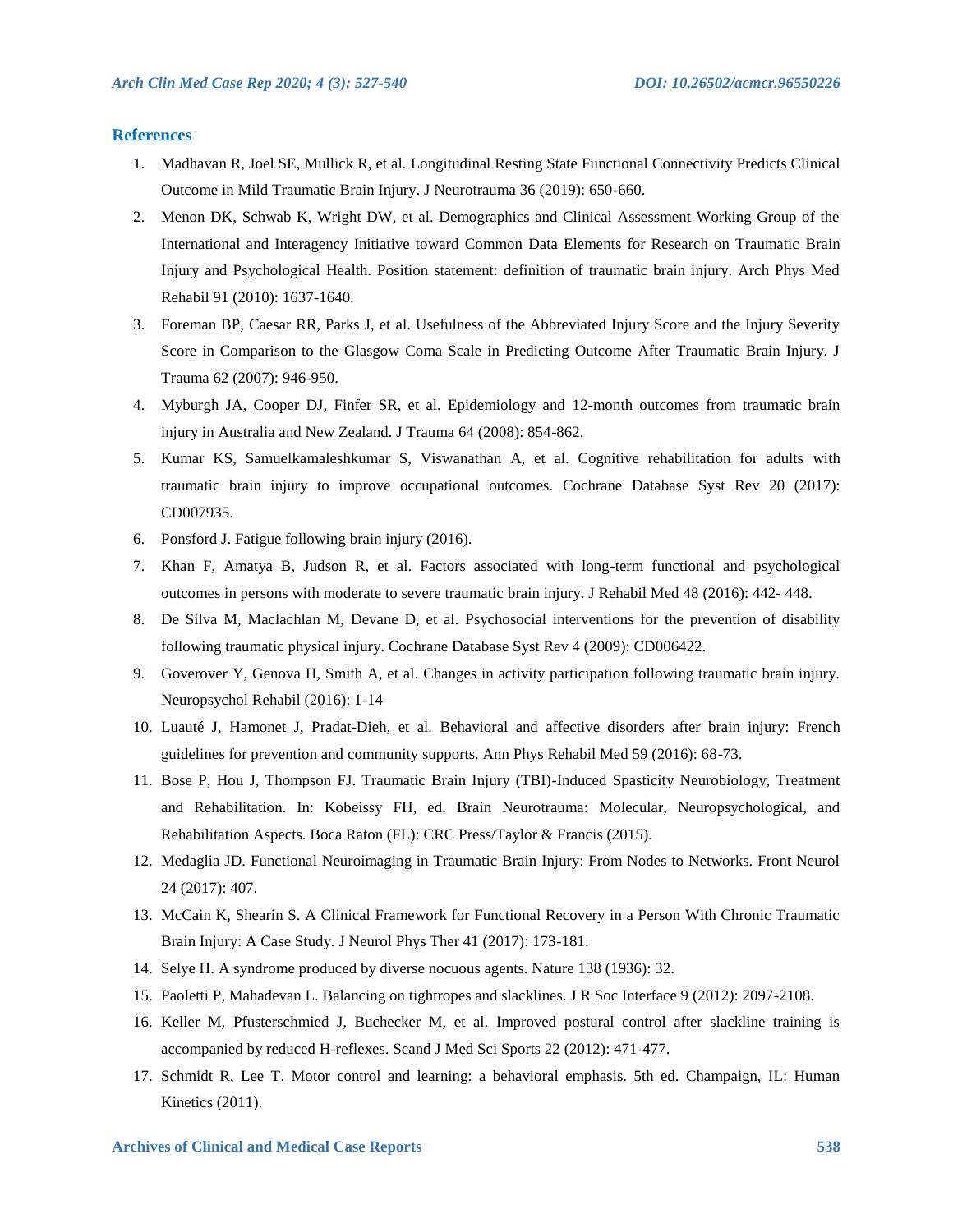- 18. Anlauff J, Cooperstock JR, Fung J. Augmented feedback for learning single-legged stance on a slackline. International Conference on Virtual Rehabilitation (ICVR) (2013).
- 19. Gabel CP, Osborne J, Burkett B. The influence of 'Slacklining' on quadriceps rehabilitation, activation and intensity. J Sci Med Sport 18 (2015): 62-66.
- 20. Hüfner K, Binetti C, Hamilton DA, et al. Structural and functional plasticity of the hippocampal formation in professional dancers and slackliners. Hippocampus 21 (2011): 855-865.
- 21. Serrien B, Hohenauer E, Clijsen R, et al. Balance coordination strategies on slacklines: analysis by means of self-organizing maps. In: J. SK, Juras G, eds. Current research in motor control: bridging motor control and biomechanics. Katowice: BiuroTEXT Bartłomiej Szade; www.biurotext.pl (2016) : p239-p245.
- 22. Gabel CP, Rando N, Melloh M. Slacklining and stroke: A rehabilitation case study considering balance and lower limb weakness. World J Orthop 7 (2016): 513-518.
- 23. Santos L, Fernandez-Rio J, Winge K, et al. Effects of Supervised Slackline Training on Postural Instability, Freezing of Gait and Fall Efficacy in People with Parkinson´s Disease. Disabil Rehabil 39 (2016): 1573- 1580.
- 24. Cunanan AJ, DeWeese BH, Wagle JP, et al. The General Adaptation Syndrome: A Foundation for the Concept of Periodization. Sports Med 48 (2018): 787-797.
- 25. Gabel CP. Slacklining: A Novel Exercise to Enhance Quadriceps Recruitment, Core Strength and Balance Control. J Nov Physiother 4 (2014).
- 26. Advise Rehabilitation, decision support software [computer program]. Coolum Beach, Queensland: Advise Rehabilitation Pty Ltd (2013).
- 27. Schiehser DM, Delano-Wood L, Jak AJ, et al. Validation of the Modified Fatigue Impact Scale in mild to moderate traumatic brain injury. J Head Trauma Rehabil 30 (2015): 116-121.
- 28. King LA, Horak FB, Mancini M, et al. Instrumenting the balance error scoring system for use with patients reporting persistent balance problems after mild traumatic brain injury. Arch Phys Med Rehabil 95 (2014): 353-359.
- 29. Gabel CP, Mendoza S. "Slacklining" a self-generated, graded training program for lower limb rehabilitation. IJATT 18 (2013): 14-19.
- 30. Bell DR, Guskiewicz KM, Clark MA, et al. Systematic Review of the Balance Error Scoring System. Sports Health 3 (2011): 287–295.
- 31. Learmonth YC, Dlugonski D, Pilutti LA, et al. Psychometric properties of the Fatigue Severity Scale and the Modified Fatigue Impact Scale. J Neurol Sci 331 (2013): 102-107.
- 32. Zehr EP. Considerations for use of the Hoffmann reflex in exercise studies. Eur J Appl Physiol 86 (2002): 455-468.
- 33. Dordevic M, Hökelmann A, Müller P, et al. Improvements in Orientation and Balancing Abilities in Response to One Month of Intensive Slackline-Training. A Randomized Controlled Feasibility Study. Front Hum Neurosci 11 (2017).